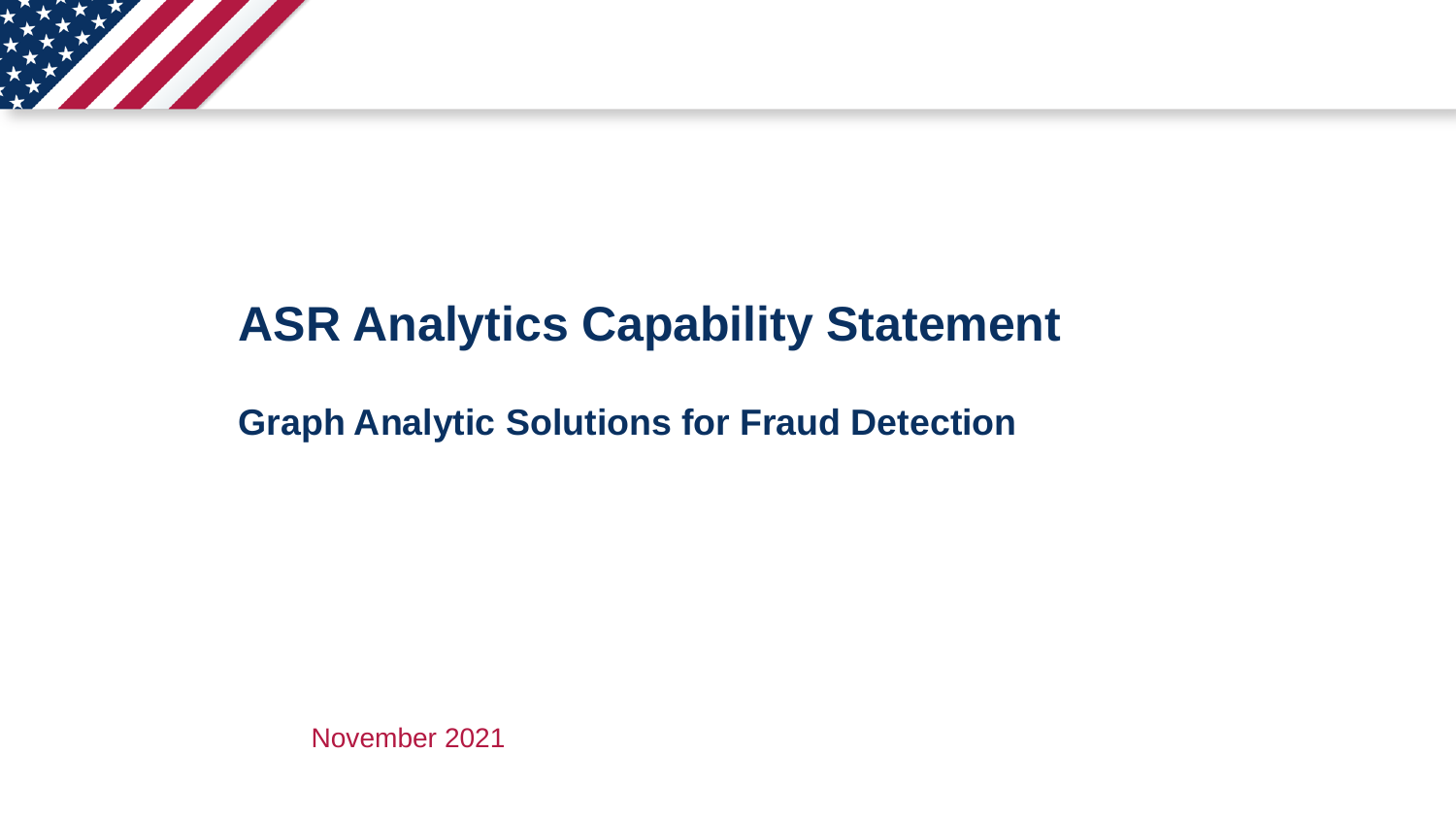

## **Government agencies can stop undetected fraud and identify unknown risks by building graph databases and conducting network analysis**

### **Problem Statement**

- The volume of data needed to manage Government programs is increasing exponentially, particularly in cases where program operations require the analysis of patterns across networks (e.g., related entities, temporal sequence, common geography).
- When organizations are unable to detect these patterns, it can lead to significant blind spots and operational risks (e.g., undetected fraud networks).

### **Opportunity**

- Rapid acceleration in graph analysis capabilities offer an unprecedented opportunity to derive insight about constituent behavior and develop corresponding strategies to promote or enforce compliance with government programs.
- To capitalize on this opportunity, government agencies must have the ability to rapidly create purpose-fit graph databases and conduct network analysis to identify patterns of interest.



*No single layer of fraud prevention or authentication is enough to keep determined fraudsters out of enterprise systems. Organizations should employ a five-layered fraud prevention approach, ranging from basic security measures to complex network analytics.* 

**The Five Layers of Fraud Prevention Gartner, Inc. (21 April 2021)**

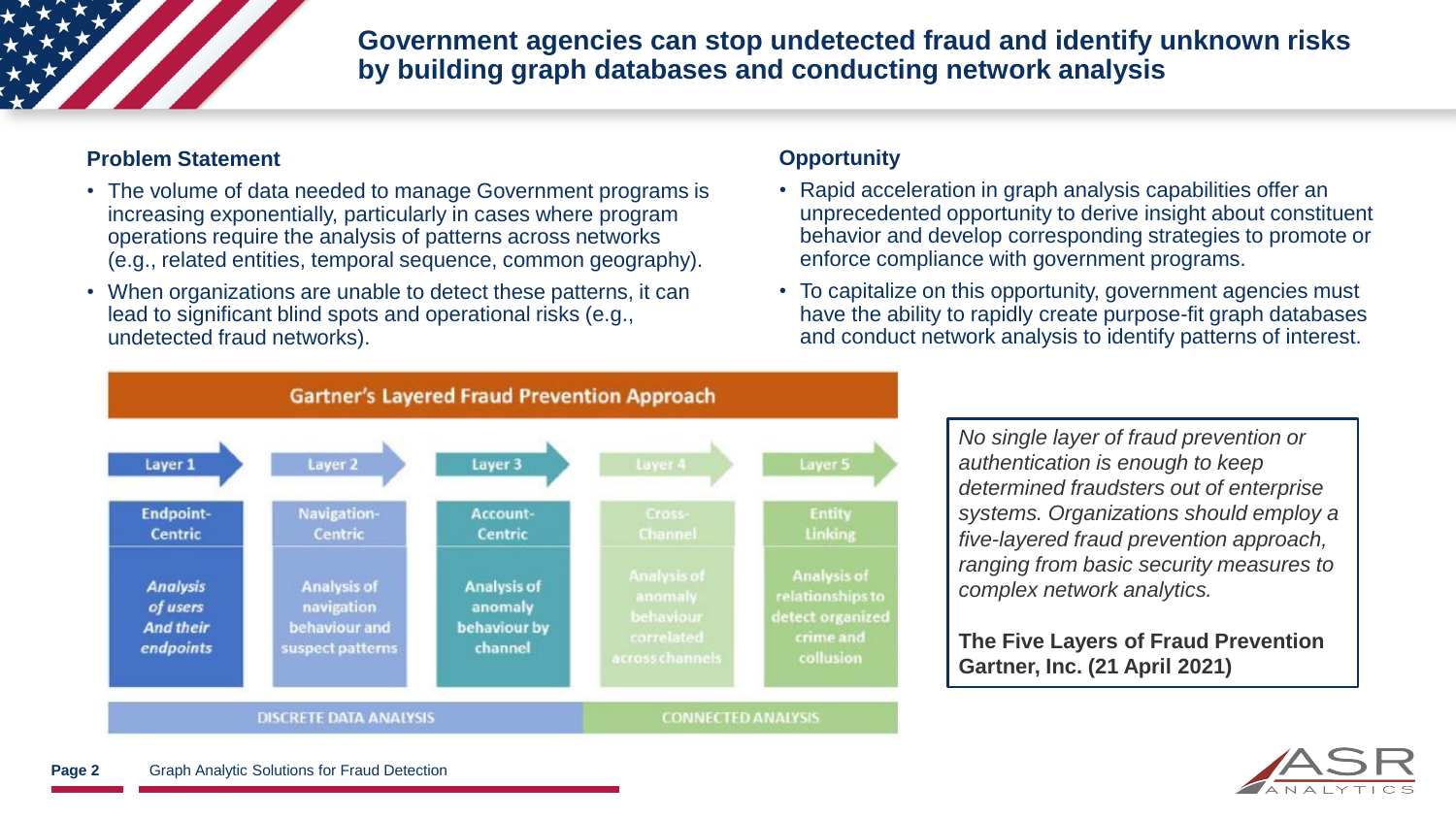

### **ASR has developed a suite of open-source tools and analytic services to help government agencies create and analyze networked data**

#### **Graph Explorer**

- Graphical user interface that allows users to explore the nodes and edges within the graph, view their attributes, and iteratively expand the graph to explore surrounding entities.
- The IRS has nearly 10,000 distinct users of its Graph Explorer application (mostly investigative analysts working in enforcement functions).
- New graphs are being developed regularly (most recently, a "global high wealth" graph.



#### **Pattern Matching Tool**

- Graphical user interface that allows users to draw a pattern of interest, search the graph for all instances of that pattern, and filter/rank the resulting cases.
- Enables analysts to quickly assess the scope and scale of known patterns of noncompliance (e.g., non-reciprocal reporting of employment relationships).

#### **Fraud Detection Algorithms**

- Machine learning (ML) and artificial intelligence (AI) algorithms (e.g., neural networks, Beta skeleton graphs, conditional random fields) that identify networks of fraud or noncompliance not evident to human analysts.
- These advanced methods have enabled the IRS to identify networks of fraudulent returns missed by traditional methods and reduce the number of false positive selections.





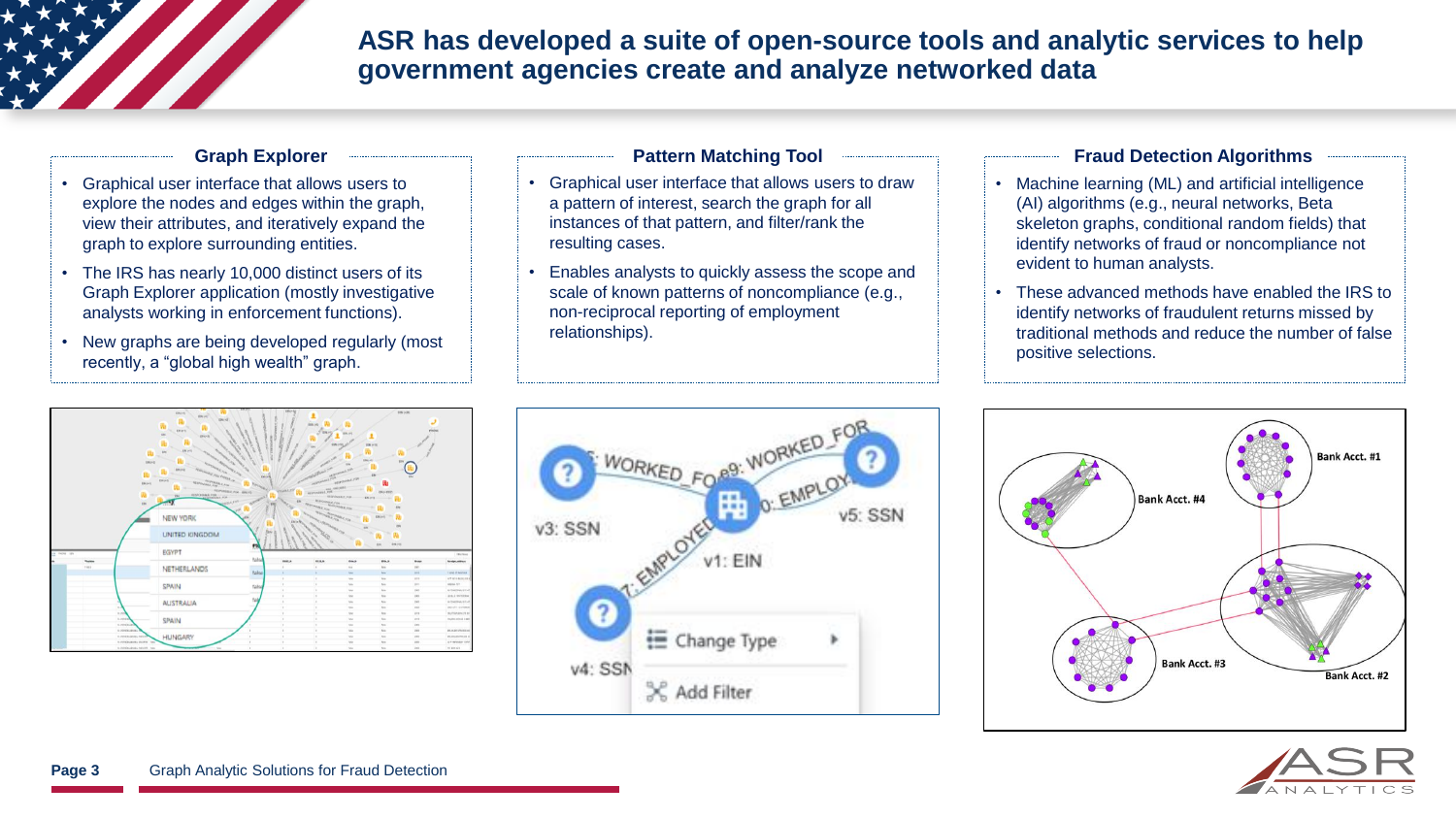

## **The Pattern Matching Tool can be used with any graph database, which enables rapid deployment across a wide range of domains and data types**

- ASR helped the IRS to identify "non-reciprocal employment relationships" (instances where an individual states that they work for a given business, but the business does not report the individual as an employee.
- IRS used the Pattern Match tool to find millions of instances of "non-reciprocal employment relationships". Nearly 80 thousand employers failed to report any wages paid, despite having employees who reported more than \$12 billion in wage income.



#### **IRS Use Case <b>FINCEN** Use Case **FINCEN** Use Case

- ASR used data from the IRS and FinCEN to systemically link related Suspicious Activity Reports (SAR).
- ASR used unstructured data from SAR narratives to supplement the structured data and create new links connecting related entities.
- By using methods such as natural language processing (NLP) and social network analysis, ASR was able to identify 30% more suspicious networks than could be identified using structured, tabular data.



#### **Potential Use Cases**

- Identify **money laundering** schemes by tracing transactions from entity to entity
- Detect **fraud** when anomalous or suspicious transaction patterns occur
- Build knowledge maps of **institutional data** to provide non-linear, networked documentation
- Guide **criminal investigations** by visualizing the suspect's entire known network
- Enable **contact tracing** by visualizing relationships within communities
- Map information lineage for **data regulation and privacy protection**
- Analyze network patterns for **cybersecurity and threat detection**
- Compare PII reported in records and filings for **entity resolution**
- Manage **supply chain logistics** by mapping procurement dependencies
- Optimize **business processes** by identifying common dependencies and extraneous events

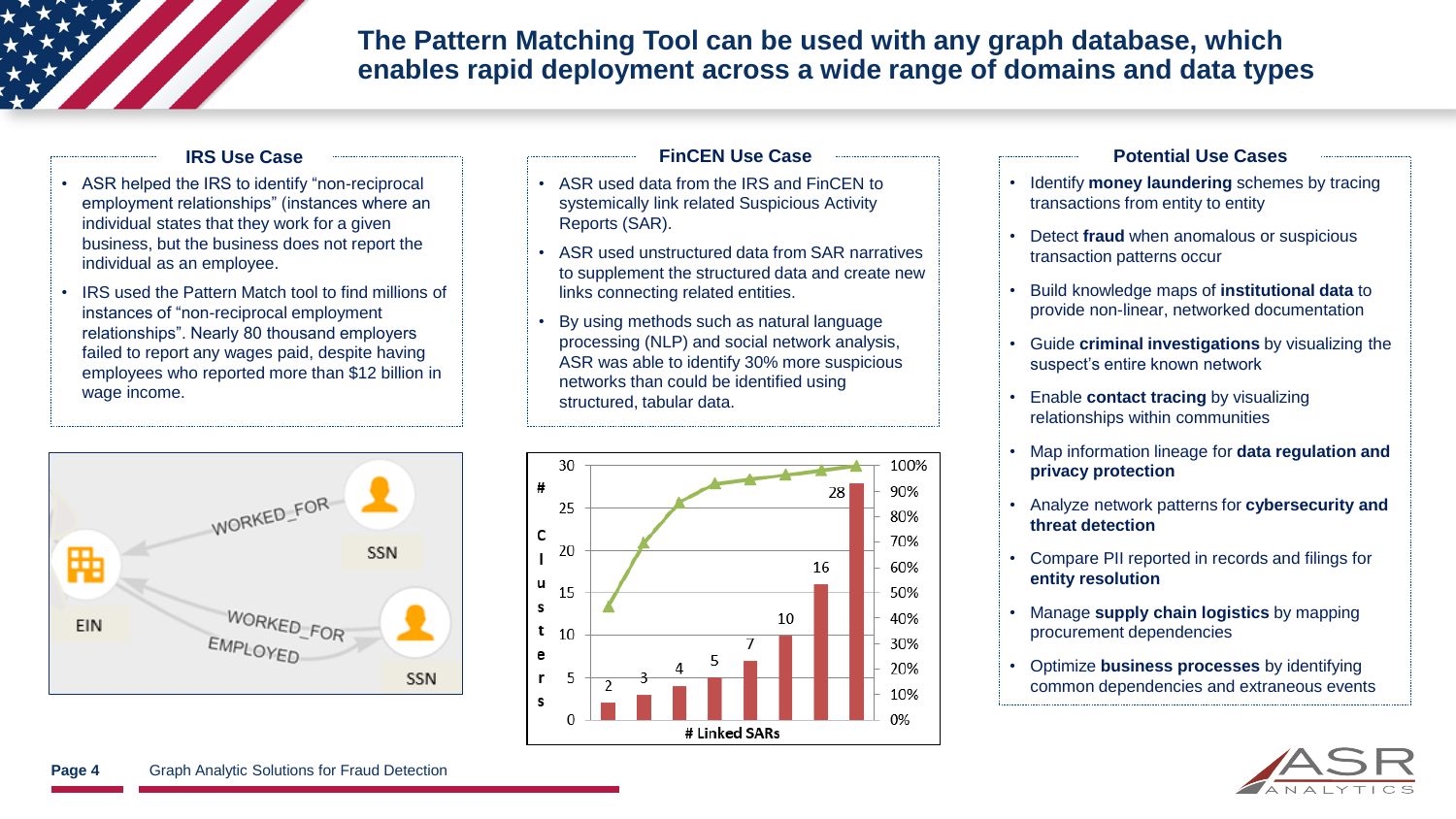

## **In most cases, ASR can deploy the Graph Explorer and Pattern Matching applications, and develop an agency-specific prototype, within 12 weeks**